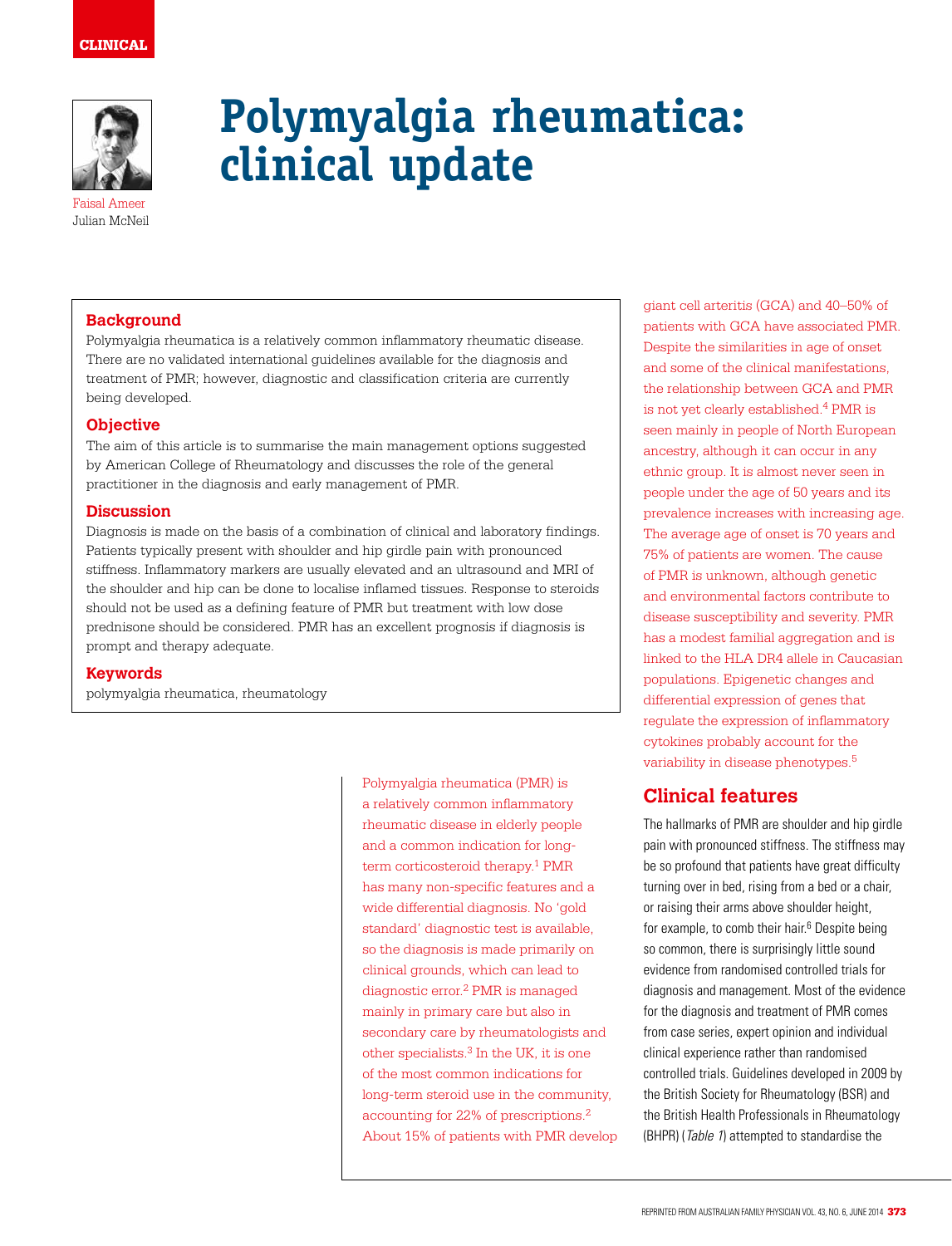diagnosis and treatment of PMR.<sup>7</sup> The lack of standardised classification criteria has been a major factor hampering the evaluation of patients and development of rational therapeutic approaches.8

# **New diagnostic criteria for PMR**

In 2012 the European League Against Rheumatism (EULAR) and the American College of Rheumatology (ACR) established a working party to seek expert opinion and analyse all previously

published criteria to produce a list of potential discriminating variables. They conducted a 6-month prospective cohort study that included a cohort of patients with new-onset PMR and a comparison cohort of non-PMR patients with various conditions that mimic PMR. Patients with and without PMR underwent ultrasound evaluation of shoulders and hips.

Key differences between the existing BSR criteria and the new EULAR/ACR criteria include the absence of response to steroid treatment (this was not found to have sufficient discriminating

value to be included) and the addition of shoulder and hip abnormalities on ultrasound (Table 1).8 The EULAR/ACR criteria are classification criteria primarily intended to select patients with definite disease for inclusion in clinical trials and thus sacrifice sensitivity for specificity. Nevertheless, they still have valuable diagnostic utility. In addition, these criteria may be applied only to those patients in whom the symptoms are not better explained by an alternative diagnosis.

It is crucial to exclude active infection, cancer and other inflammatory conditions. Clinicians

| <b>Table 1. Classification criteria for PMR</b>                                                  |                                                                                                                                                                                                                     |  |
|--------------------------------------------------------------------------------------------------|---------------------------------------------------------------------------------------------------------------------------------------------------------------------------------------------------------------------|--|
| BSR and BHPR guidelines (2009) <sup>7</sup>                                                      | New EULAR/ACR classification (2012) <sup>8</sup>                                                                                                                                                                    |  |
| Age $>50$ years, duration $>2$ weeks                                                             | Age $\geq 50$ years with new bilateral shoulder pain                                                                                                                                                                |  |
| Bilateral shoulder or pelvic girdle aching, or both                                              | New hip involvement (pain, tenderness, limited movement)                                                                                                                                                            |  |
| Morning stiffness for >45 min                                                                    | Morning stiffness for >45 min                                                                                                                                                                                       |  |
| Evidence of an acute-phase response                                                              | Elevated C-reactive protein and/or ESR                                                                                                                                                                              |  |
| Normal inflammatory markers if there is a classical<br>clinical picture and response to steroids | In the absence of peripheral synovitis or of positive RA serology                                                                                                                                                   |  |
|                                                                                                  | Ultrasound findings of bilateral shoulder abnormalities (subacromial bursitis,<br>bicipital tenosynovitis, glenohumeral effusion) or abnormalities in one<br>shoulder and hip (hip effusion, trochanteric bursitis) |  |

| Table 2. Conditions that can mimic PMR <sup>6</sup>                                              |                                                                                                                                                         |  |
|--------------------------------------------------------------------------------------------------|---------------------------------------------------------------------------------------------------------------------------------------------------------|--|
| <b>Inflammatory disorders</b>                                                                    | <b>Clinical features</b>                                                                                                                                |  |
| Rheumatoid arthritis                                                                             | Mainly distal joint symptoms; may be positive for RF and anti-CCP;<br>erosive joint disease on radiography                                              |  |
| Late-onset spondyloarthropathy, including ankylosing<br>spondylitis, psoriatic arthritis         | Predominantly low back stiffness and pain; may have large and distal joint<br>symptoms; spinal ankylosis on radiography; psoriasis                      |  |
| Remitting seronegative symmetric synovitis with<br>pitting oedema (RS3PE) syndrome               | Peripheral hand or foot oedema                                                                                                                          |  |
| Systemic lupus erythematous, scleroderma, Sjögren's<br>syndrome, vasculitis                      | Fatigue, stiffness, multisystem disease, presence of antinuclear antibodies<br>and anti-neutrophil cytoplasmic antibodies                               |  |
| Dermatomyositis, polymyositis                                                                    | Proximal muscle weakness, rash: creatine kinase raised                                                                                                  |  |
| <b>Non-Inflammatory disorders</b>                                                                |                                                                                                                                                         |  |
| Osteoarthritis, spinal spondylosis                                                               | Articular pain of shoulder, neck and hip joints; gelling; degenerative<br>changes on radiography                                                        |  |
| Rotator cuff disease, adhesive capsulitis (frozen<br>shoulder)                                   | Periarticular pain, restricted range of motion; ultrasound and magnetic<br>resonance imaging may show characteristic bursa and synovial<br>inflammation |  |
| Infections, including viral syndromes, osteomyelitis,<br>bacterial endocarditis, tuberculosis    | Fever, weight loss, heart murmur, deep soft tissue and bone pain,<br>microscopic haematuria                                                             |  |
| Chronic pain syndromes, fibromyalgia, depression                                                 | Fatigue, longstanding pain, tender points, sadness, loss of usual interests                                                                             |  |
| Endocrine and metabolic diseases, such as thyroid<br>and parathyroid disorders and osteomalacia  | Bone pain, fatigue; abnormalities of thyroid and parathyroid hormone,<br>calcium, phosphorus, vitamin D concentrations                                  |  |
| Adapted with permission from BMJ Publishing Group from Michet CJ, Matteson EL, 2008 <sup>6</sup> |                                                                                                                                                         |  |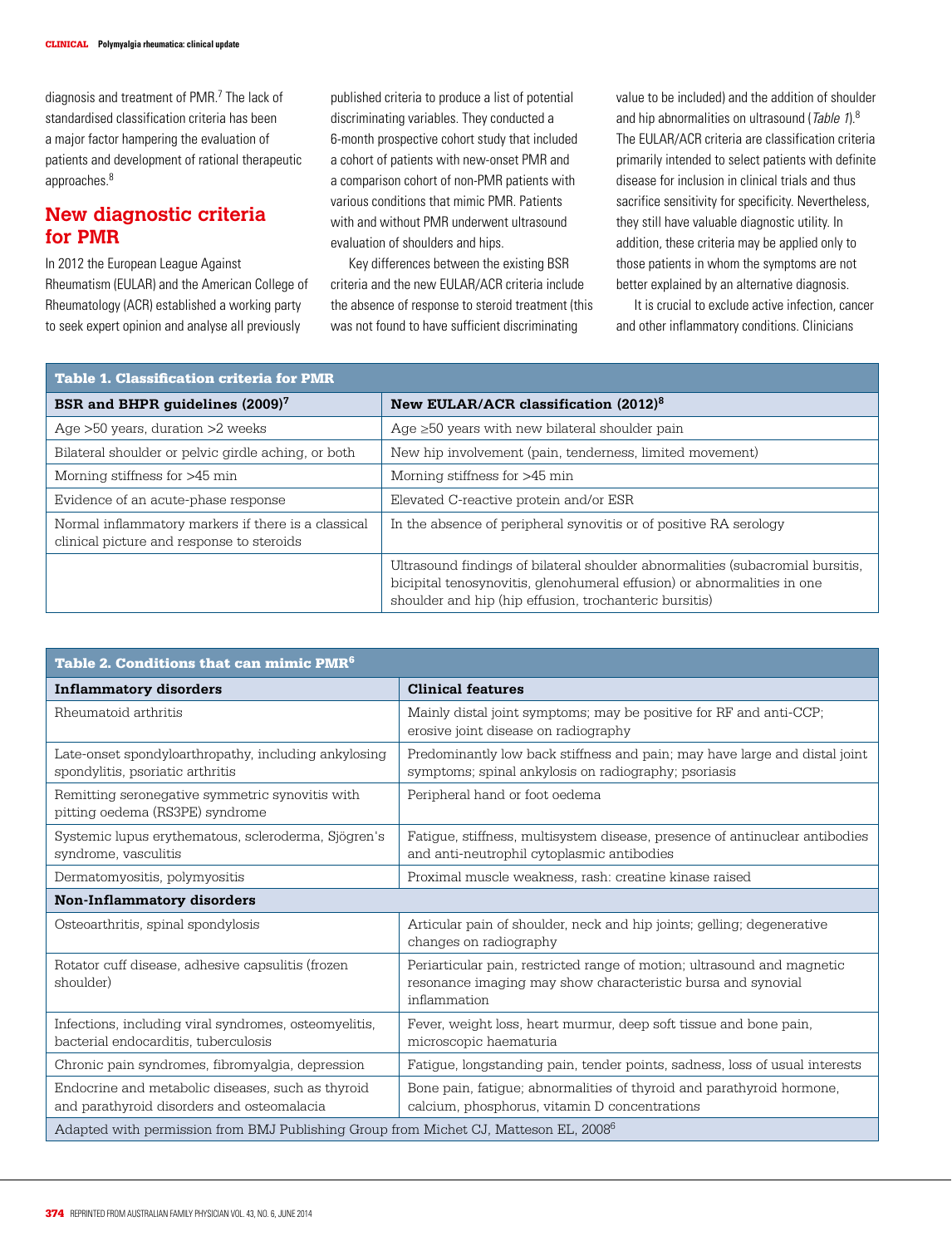must be aware of conditions that mimic PMR. Such conditions include the inflammatory and non-inflammatory (eg. mechanical) disorders (Table 2). Polymyalgic-onset rheumatoid arthritis (RA) is an important condition that can mimic PMR. Antibodies against cyclic citrullinated peptide (anti-CCP) are the earliest serological markers for RA.<sup>9</sup> The updated EULAR/ACR criteria have incorporated anti-CCP to help discriminate between RA and PMR. The importance of this distinction is made more urgent because of the appreciation of the need to treat RA early and of the provision of more effective agents such as the biological disease modifying antirheumatic drugs (DMARDs).

Referral to a rheumatologist should be considered if atypical features such as age <60 years, chronic onset, lack of shoulder involvement or inflammatory stiffness, lack of response to steroids or red flags such as prominent systemic symptoms, weight loss or night pain.<sup>7</sup>

GCA should always be considered in the differential diagnosis because it occurs in 16–21% of patients with PMR. Whenever GCA is suspected, a thorough clinical evaluation $10$ should be performed and should be supported by the measurement of inflammatory markers and temporal artery biopsy (TAB). Clinical diagnostic criteria for GCA as per ACR specify that the diagnosis may be made when patients meet three of the five criteria listed in Table 3. TAB should not delay the prompt institution of high-dose corticosteroid therapy if GCA is suspected.<sup>11</sup> TAB should be performed preferably within 1 week of starting corticosteroids.<sup>12</sup> Some reports suggest that TAB may remain positive for 2–6 weeks after initiation of corticosteroids;12,13 however, we would not recommend delaying TAB for more than 2 weeks. There is considerable overlap in the diagnoses of PMR and GCA. Patients with

| Table 3. ACR diagnostic criteria<br>for GCA <sup>10</sup> |
|-----------------------------------------------------------|
| Age $>50$ years                                           |

New onset of localised headache

Temporal artery tenderness or decreased temporal artery pulse

ESR ≥50 mm/hr

Positive temporal artery biopsy

'pure' PMR lack the classical findings of GCA, such as temporal artery tenderness, headache, jaw and tongue claudication and visual loss. In the absence of such signs or symptoms, a TAB is not indicated, as a positive result is rare in this setting.14 Ongoing monitoring for symptoms or physical findings suggestive of GCA in those diagnosed with PMR is required.

## **Investigations**

Inflammatory markers (ESR or C reactive protein) are elevated or normal. Muscle enzymes, thyroid function tests and serum calcium levels are normal.15 Rheumatoid factor, anti-CCP, antinuclear antibodies and complement levels are usually normal. Although PMR causes severe pain and stiffness in the proximal muscle groups, no evidence of disease is present on muscle biopsy. Muscle strength and electromyography findings are normal. Ultrasonography and MRI can be used in PMR to localise inflamed tissues, showing bursitis and joint synovitis associated with tenosynovitis in both shoulder and pelvic girdle.<sup>16</sup>

# **Pharmacotherapy**

Pharmacotherapy is based on empirical experiences because few randomised clinical trials are available to guide treatment decisions. The therapeutic goals are to control painful myalgia, improve muscle stiffness and resolve constitutional features of the disease. Corticosteroids (prednisone or prednisolone) are considered the treatment of choice because they often cause complete or near-complete symptom resolution and reduction of the ESR to normal. Prednisone or prednisolone are considered to be equally potent at equivalent doses. A systematic review by Hernandez et al,<sup>17</sup> which included 30

studies, found that remission of PMR seemed to be achieved for most patients with a starting dose of prednisone at 15 mg/day. A slow tapering of the prednisone, less than 1 mg/month, was associated with fewer relapses. There is no consistent evidence for an ideal steroid regimen suitable for all patients. Therefore, the approach to treatment must be flexible and tailored to the individual as there is heterogeneity in the course of the disease. BSR and BHPR have suggested a prednisolone-tapering regimen for PMR<sup>7</sup> and GCA18 (Table 4). Dose adjustment may be required for disease severity, comorbidity, side effects and patient wishes. The core clinical response criteria

include improvement in morning stiffness, ability to raise the arms above shoulder height consistent with the patient's baseline mobility before onset of polymyalgic symptoms, improvement in the patient and doctor's global assessment (preferably performed on a visual analogue scale) and a reduction in the C-reactive protein or ESR (or both).<sup>6</sup> Usually 1-2 years of treatment is needed. In patients with relapses, a rapid improvement of symptoms is generally observed following the resumption or an increase in the dose of prednisolone.

It is recommended that clinicians assess bone mineral density (BMD) before initiating corticosteroid treatment, which is likely to last longer than 3 months. The following steps should be taken at the commencement of steroid therapy:

- start adequate supplementation of calcium (1200 mg/day) and vitamin D3 (cholecalciferol, 800 IU/day)
- assess lumber and hip spine BMD
- If BMD T-score is -1.5 or less consider an oral bisphosphonate such as alendronate (70 mg/ week) or risedronate sodium (35 mg/week).

| Table 4. BSR/BHPR prednisolone-tapering regimen for GCA and PMR <sup>7,18</sup>                                                      |                                                                                                     |  |
|--------------------------------------------------------------------------------------------------------------------------------------|-----------------------------------------------------------------------------------------------------|--|
| <b>GCA</b>                                                                                                                           | <b>PMR</b>                                                                                          |  |
| Prednisolone $40-60$ mg (not < $0.75$ mg/kg)<br>continued for 4 weeks (until resolution of<br>symptoms and laboratory abnormalities) | Prednisolone 15 mg for 3 weeks                                                                      |  |
| Reduction by 10 mg every 2 weeks to 20 mg                                                                                            | 12.5 mg for 3 weeks                                                                                 |  |
| Reduction by 2.5 mg every 2–4 weeks to<br>$10 \text{ mg}$                                                                            | 10 mg for 4–6 weeks                                                                                 |  |
| Reduction by 1 mg every 1-2 months<br>provided there is no relapse                                                                   | Reduction by 1 mg every 4–8 weeks or<br>alternate day reductions (eq. 10/7.5 mg)<br>alternate davs) |  |